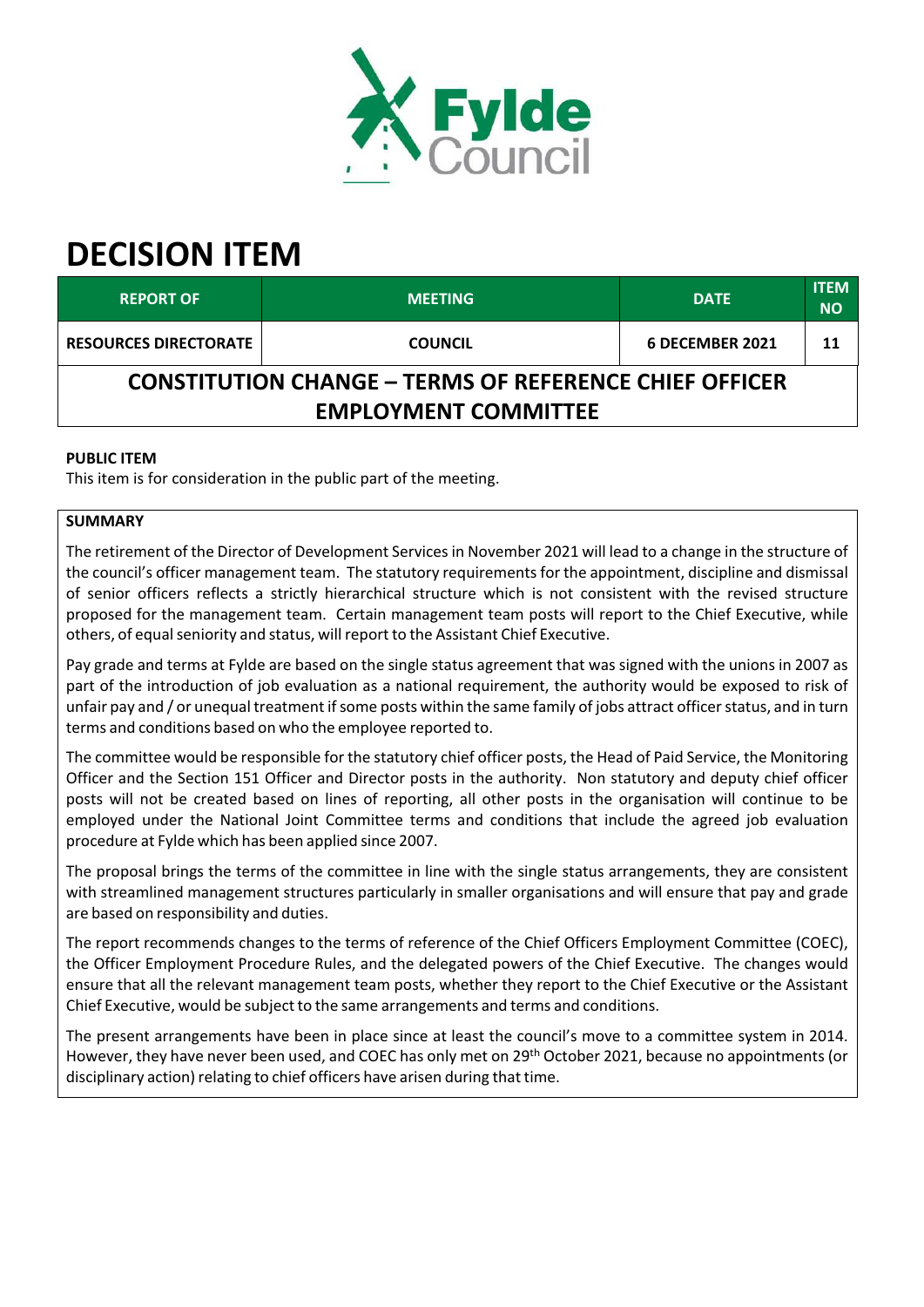## **RECOMMENDATION**

- **1.** Recommend that the council make the following changes to the council's constitution:
	- a. Amend paragraphs 2 and 3 of the terms of reference of COEC as follows:
		- *2. The appointment of:*

*The Officer designated as the Head of the Authority's Paid Service;*

*A statutory Chief Officer within the meaning of Section 2(6) of the Local Government and Housing Act 1989; and*

#### *Any officer designated as a director.*

#### *A non‐statutory Chief Officer*

*3. The dismissal of, or disciplinary action against, any Officer referred to in paragraph (i) to (iii) above or the consideration of any appeals, grievances or other matters in relation to any such officer where it should be expedient for the committee to deal with them.*

b. Amend rule 4 of the Officers Employment Procedure Rules as follows:

*The Chief Officers Employment Committee may appoint any officer designated as a director or any other statutory Chief Officers on the Council's behalf.*

c. Delegate the following function to the Chief Executive:

*The appointment, dismissal or disciplinary action against any chief officer or deputy chief officer (as defined in section 2 of the Local Government and Housing Act 1989) who is normally expected to attend meetings of the council's management team. (Appointments to be made following consultation with the Leader of the Council and the leader of the main opposition political group.)*

#### **SUMMARY OF PREVIOUS DECISIONS**

Chief Officers Employment Committee – [29](https://fylde.cmis.uk.com/fylde/MeetingsCalendar/tabid/70/ctl/ViewMeetingPublic/mid/397/Meeting/1337/Committee/24/Default.aspx)<sup>[th](https://fylde.cmis.uk.com/fylde/MeetingsCalendar/tabid/70/ctl/ViewMeetingPublic/mid/397/Meeting/1337/Committee/24/Default.aspx)</sup> [October](https://fylde.cmis.uk.com/fylde/MeetingsCalendar/tabid/70/ctl/ViewMeetingPublic/mid/397/Meeting/1337/Committee/24/Default.aspx) 2021 RESOLVED to recommend that council make the changesto the council's constitution.

The last recorded decision made in respect to Chief Officers at Full Council was to adopt the recommendations of the Payroll Efficiencies Panel on September 26<sup>th</sup>, 2011:

- To endorse the cabinet resolution to move from five to four senior managers of the corporate management team to make significant and on‐going payroll efficiencies.
- To endorse the assessment process undertaken on 8 September 2011 by the Payroll Efficiencies Panel which scored all candidates across a range of selection activities and produced conclusive results;
- To appoint Allan Oldfield as Chief Executive and Head of Paid service from 1 January 2012.
- To recommend that the current Chief Executive appoint Tracy Scholes *(now Manning)* as Director of Resources, Clare Platt as Director of Community Services and Paul Walker as Director of Strategic Development Servicesfrom 1 January 2012.
- That the basic annual salary scale (before employer's National Insurance and pension contributions) for the Chief Executive is amended from the range of £88,818 to £98,739 to a range of £83,394 to £93, 699 to reflect the current economic climate and consequent reduction in market salaries;
- To accept the recommendation of the Payroll Efficiencies Panel to terminate the contract of the existing Chief Executive on the grounds of voluntary redundancy in order to allow the actions in the remainder of the resolution to take place;
- To note that the redundancy payment to the outgoing Chief Executive will be calculated in accordance with the council's redundancy policy available to all staff in the authority.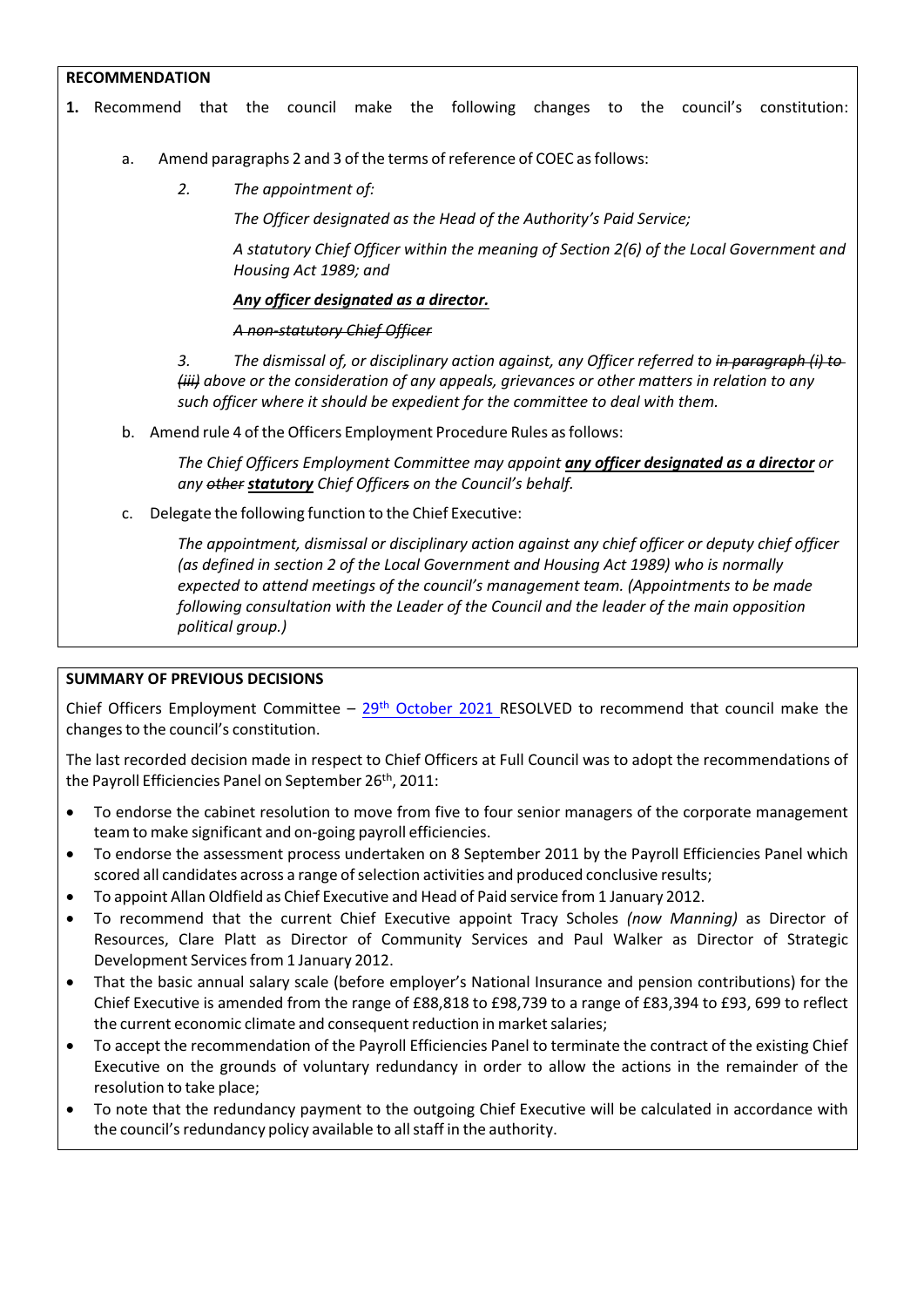| <b>CORPORATE PRIORITIES</b>                                |  |  |
|------------------------------------------------------------|--|--|
| Economy – To create a vibrant and healthy economy          |  |  |
| Environment - To deliver services customers expect         |  |  |
| Efficiency $-$ By spending money in the most efficient way |  |  |
| Tourism – To create a great place to live and visit        |  |  |

## **REPORT**

## **STATUTORY AND PROCEDURAL CONTEXT**

- 1. The processes of appointment, discipline and dismissal of officers are governed by legislation and by the council's own procedure rules and delegations. The Chief Officers Employment Committee ('COEC') forms part of those procedures.
- 2. Legislation requires that the functions of appointment, discipline or dismissal of officers are to be discharged on behalf of the council by the Chief Executive as head of paid service, or an officer nominated by him<sup>1</sup>. But this does not apply to chief officers and deputy chief officers, as defined in the legislation. "Chief officer" is defined as an officer who reports<sup>2</sup> to the head of paid service (a 'non-statutory' chief officer), together with the chief financial officer and the monitoring officer (a 'statutory' chief officer). "Deputy chief officer" is defined as an officer who reportsto a chief officer. The terms ofreference of the COEC include the appointment, discipline, or dismissal of chief officers. The Officer Employment Procedure Rules (which form part of the constitution) provide that the COEC may appoint chief officers.
- 3. This means new appointments to posts which fall within the statutory definition of 'chief officer' must be made by COEC, while appointments to posts which fall within the statutory definition of 'deputy chief officer' must be made by the Chief Executive. Designated Chief Officers operate under different contracts of employment with different terms and conditions covering grievance, redundancy, disciplinary etc. as well as a job evaluation that was under a designated chief officer scheme in 2007 and 2011 different to the remainder of the workforce.
- 4. The present arrangements have been in place since at least the council's move to a committee system in 2014. However, they have never been used, and COEC has not met, because no appointments or any action (redundancy, grievance etc) relating to chief officers have arisen during that time.
- 5. Pay grade and terms at Fylde are based on the single status agreement that was signed with the unions in 2007 as part of the introduction of job evaluation as a national requirement, the authority would be exposed to risk of unfair pay and / or unequal treatment if some posts within the same family of jobs attract officer status, and in turn terms and conditions based on who the employee reported to.

## **CHANGES TO MANAGEMENT TEAM**

- 6. Following the retirement of the Director of Development Services, the management structure is being reviewed to create a flexible and responsive senior team that is appropriate for a small district with circa 260 employees. A streamlined senior management structure being considered is likely include an increased number of employees reporting direct to the Chief Executive. Reporting arrangements will be for administrative convenience, and do not indicate any inherent difference in status simply based on who an officer report to.
- 7. Posts that report to the Chief Executive are identified under legislation to be 'non‐statutory' chief officer posts, while those reporting to an Assistant Chief Executive are deemed to be 'deputy' chief officer posts. The status descriptions will not make any practical difference in terms of conditions, remuneration or any other management of the post and postholder however, it does mean that changes are required to the current terms of reference of the COEC to ensure all the postholders at the same management level are dealt with in a consistent manner, in terms of discipline, grievance, appointment etc. and avoiding a two‐tier workforce arrangement.

 $^{\text{1}}$  Local Authorities (Standing Orders) (England) Regulations 2001, schedule 1, part IV, paragraph 2.

 $2$  Other than in an administrative or secretarial capacity.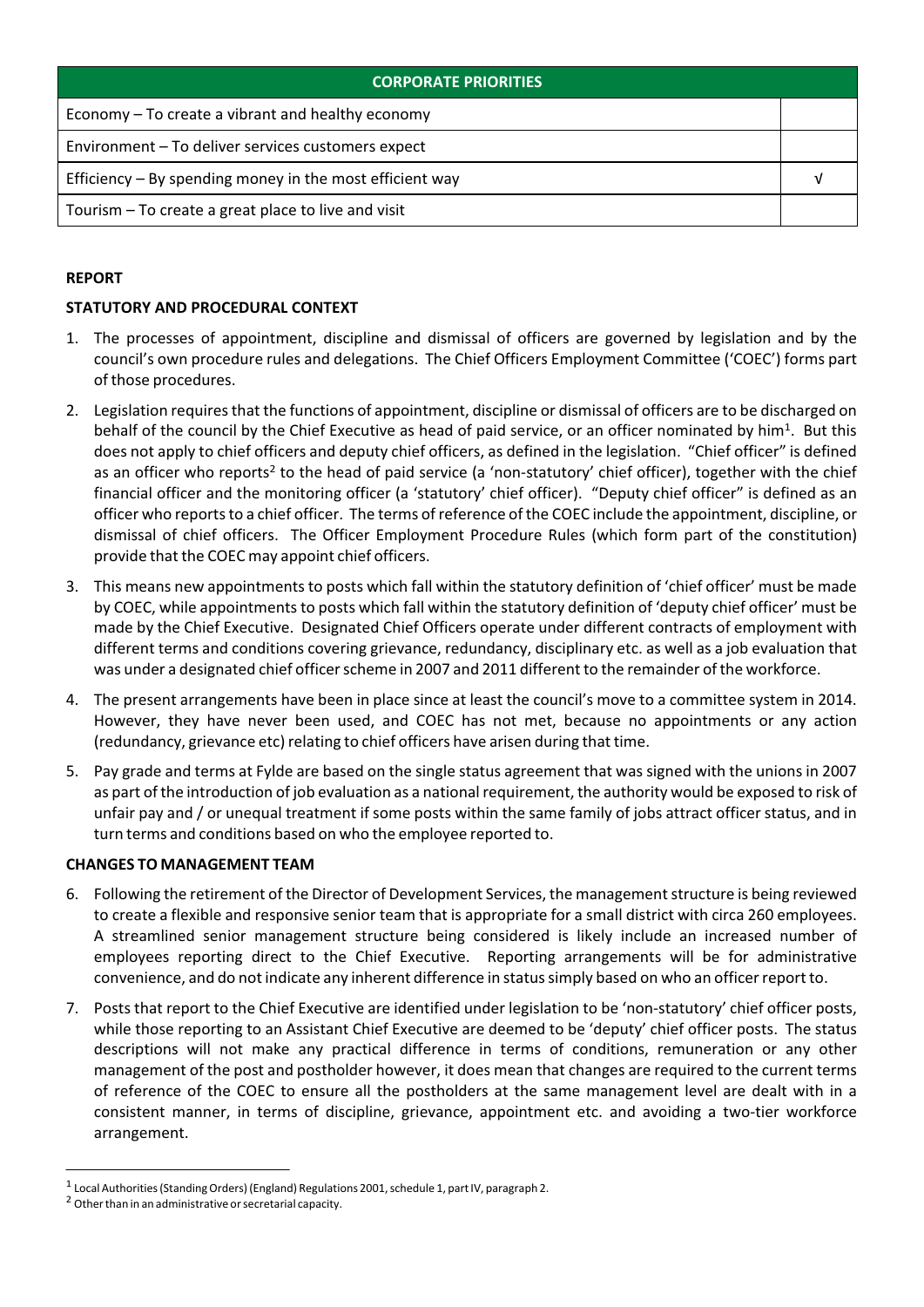- 8. The present arrangement would mean that appointment of new postholders, described as 'non-statutory' chief officers, reporting to the Chief Executive would need to be formally made by COEC, but the appointment of postholders reporting to the Assistant Chief Executive, 'deputy' chief officers would need to be made by the Chief Executive. Equally, all other arrangements around grievance, discipline, terms of employment etc. would be split. To address this the following changes are proposed to make ensure all senior management under the Chief Executive and Assistant Chief Executive are subject to the same procedures and arrangements during the life of their employment. The changes required that should be recommended to the council by this committee are:
	- a. Amend paragraphs 2 and 3 of the terms of reference of COEC as follows:
		- *2. The appointment of:*

*The Officer designated as the Head of the Authority's Paid Service;*

*A statutory Chief Officer within the meaning of Section 2(6) of the Local Government and Housing Act 1989; and*

## *Any officer designated as a director.*

#### *A non‐statutory Chief Officer*

*3. The dismissal of, or disciplinary action against, any Officer referred to in paragraph (i) to (iii) above or the consideration of any appeals, grievances or other matters in relation to any such officer where it should be expedient for the committee to deal with them.*

b. Amend rule 4 of the Officers Employment Procedure Rules asfollows:

*The Chief Officers Employment Committee may appoint any officer designated as a director or any other statutory Chief Officers on the Council's behalf.*

c. Delegate the following function to the Chief Executive:

*The appointment, dismissal or disciplinary action against any chief officer or deputy chief officer (as defined in section 2 of the Local Government and Housing Act 1989) who is normally expected to attend meetings of the council's management team. (Appointments to be made following consultation with the Leader of the Council and the leader of the main opposition political group.)*

- 9. Members should note the changes recommended would mean that the COEC retains its role in relation to statutory chief officers(that is, the Head of Paid Service, the Monitoring Officer, and the Chief Financial Officer) as appropriate based on the statutory responsibilities of those posts. The designation of Chief Officers within the remit of member delegation has not been addressed since the recommendations of the Pay Efficiencies Panel on 26 September 2011 which clearly identified Chief Officer posts.
- 10. The proposal brings the terms of the committee in line with the single status arrangements, they are consistent with streamlined management structures particularly in smaller organisations and will ensure that pay and grade are based on responsibility and duties.

| <b>IMPLICATIONS</b>                        |                                                                                                                                                                                                                                                                                                                                                |  |  |
|--------------------------------------------|------------------------------------------------------------------------------------------------------------------------------------------------------------------------------------------------------------------------------------------------------------------------------------------------------------------------------------------------|--|--|
| Finance                                    | There are no financial implications arising directly from the report                                                                                                                                                                                                                                                                           |  |  |
| Legal                                      | The recommendations would allow posts with the same level of<br>seniority in the new structure to be treated equally,<br>notwithstanding that those posts that report to the Chief Executive<br>will be formally chief officer posts, while those that report to the<br>Assistant Chief Executive will formally be deputy chief officer posts. |  |  |
| <b>Community Safety</b>                    | No implications                                                                                                                                                                                                                                                                                                                                |  |  |
| Human Rights and Equalities                | The report would ensure that posts at the same level in the<br>organisation have equal treatment and status.                                                                                                                                                                                                                                   |  |  |
| Sustainability and Environmental<br>Impact | No implications                                                                                                                                                                                                                                                                                                                                |  |  |